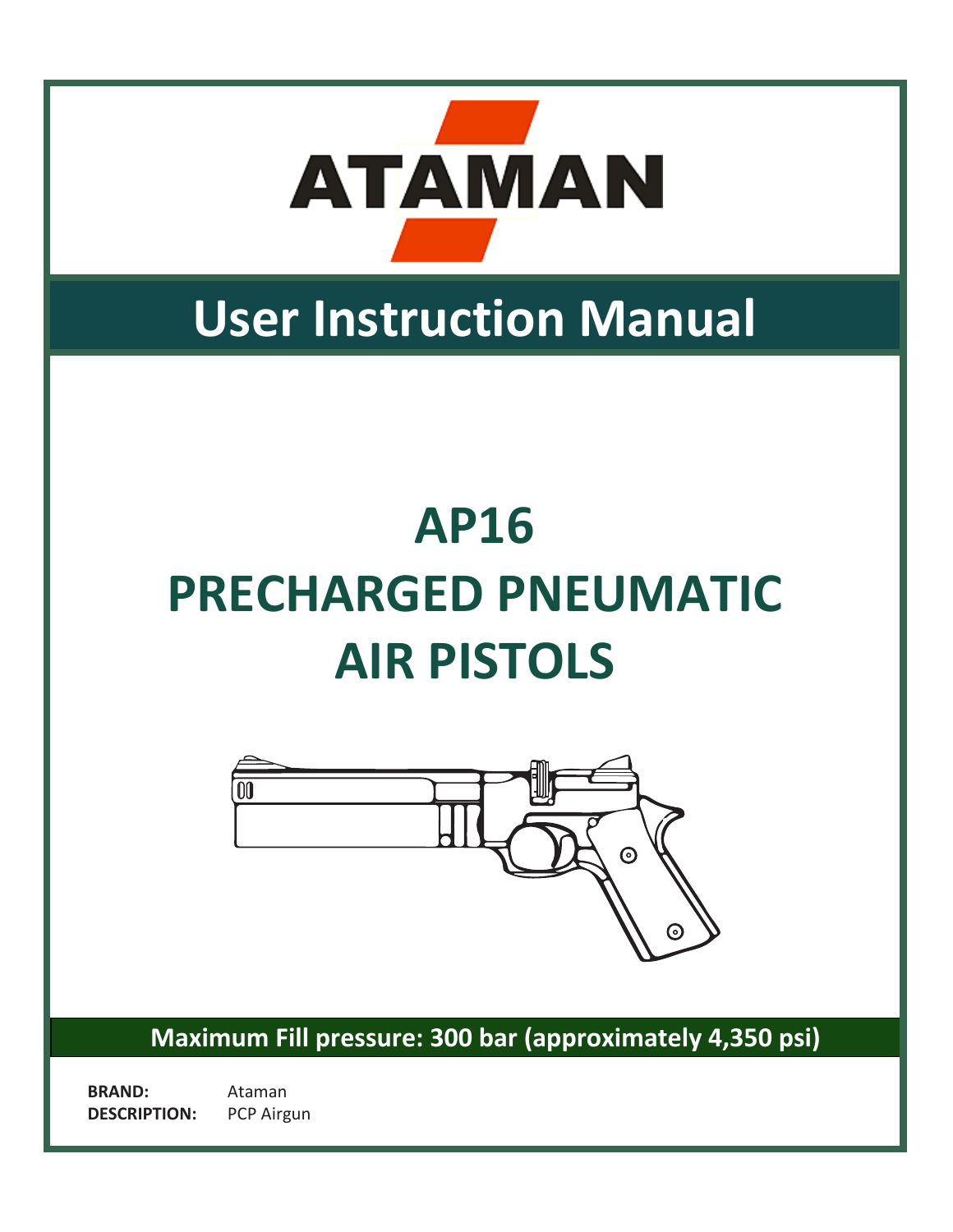**READ ALL INSTRUCTIONS AND WARNINGS IN THIS MANUAL BEFORE USING THIS AIRGUN. THIS INFORMATION COULD SAVE YOUR LIFE AND THE LIVES OF OTHERS.**

### **1 WARNING:**

**NOT A TOY. ADULT SUPERVISION REQUIRED. MISUSE OR CARELESS USE MAY CAUSE SERIOUS INJURY OR DEATH. MAY BE DANGEROUS UP TO 1000 YARDS**

#### **(915 METERS).**

**THIS IS A HIGH POWERED AIRGUN INTENDED FOR USE BY THOSE 18 YEARS OF AGE OR OLDER.** READ ALL INSTRUCTIONS BEFORE USING. BUYER AND USER HAVE THE DUTY TO OBEY ALL LAWS ABOUT THE USE AND OWNERSHIP OF THIS AIRGUN.

#### **DO NOT BRANDISH OR DISPLAY THIS AIRGUN IN PUBLIC; IT MAY CONFUSE WARNING: PEOPLE AND MAY BE A CRIME. POLICE AND OTHERS MAY THINK IT IS A**

**FIREARM. DO NOT CHANGE THE COLORATION OR MARKINGS TO MAKE IT LOOK MORE LIKE A FIREARM. THAT IS DANGEROUS AND MAY BE A CRIME.**

#### **CAUTION:** YOU AND OTHERS WITH YOU SHOULD ALWAYS WEAR SHOOTING GLASSES TO PROTECT YOUR EYES.

#### **CAUTION: ALWAYS** USE THE CORRECT CALIBER AMMUNITION THAT IS SUITABLE FOR THE AIRGUN. USE **ONLY** AMMUNITION DESIGNED FOR THIS AIRGUN.

Congratulations on your purchase of the **Ataman Precharged Pneumatic Air Pistol**. Please read this instruction manual completely. Always carefully follow the safety instructions found in this manual and keep this manual in a safe place for future use.

| <b>CONTENTS</b>                                           |  |  |  |  |  |  |  |
|-----------------------------------------------------------|--|--|--|--|--|--|--|
| <b>Rules of Safe Shooting</b><br>1.                       |  |  |  |  |  |  |  |
| Learning the Parts of the PCP Airgun<br>2.                |  |  |  |  |  |  |  |
| Overview of Pistol Function<br>3.                         |  |  |  |  |  |  |  |
| Operating the Safety<br>4.                                |  |  |  |  |  |  |  |
| Fill/Charge Airgun Cylinder<br>5.                         |  |  |  |  |  |  |  |
| Fill/Charge Airgun with High Pressure Charging Tank<br>6. |  |  |  |  |  |  |  |
| Uncocking<br>7.                                           |  |  |  |  |  |  |  |
| Loading the Magazine<br>8.                                |  |  |  |  |  |  |  |
| Installing the Magazine<br>9.                             |  |  |  |  |  |  |  |
| 10. Firing the Air Pistol                                 |  |  |  |  |  |  |  |
| 11. Lockwork Trigger Adjustments                          |  |  |  |  |  |  |  |
| 12. Storage of the Airgun                                 |  |  |  |  |  |  |  |
| 13. Troubleshooting                                       |  |  |  |  |  |  |  |
| 14. Specifications                                        |  |  |  |  |  |  |  |
| 15. Warranty                                              |  |  |  |  |  |  |  |
| 16. Customer Service                                      |  |  |  |  |  |  |  |
| 17. Company Contact Information                           |  |  |  |  |  |  |  |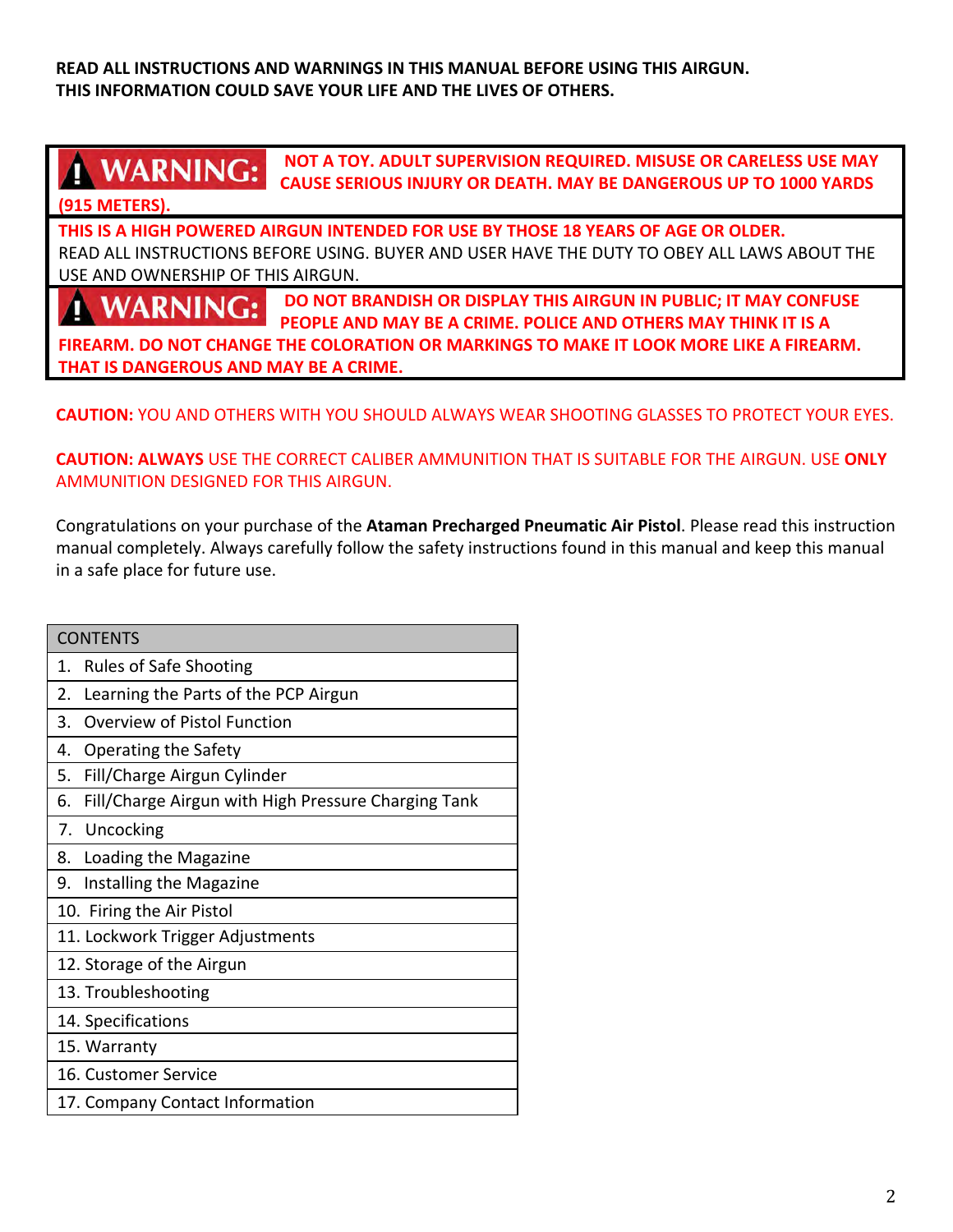### **1. Rules of Safe Shooting**

- **NEVER** point the airgun at any person.
- **NEVER** point the airgun at anything you do not intend to shoot.
- **ALWAYS** treat the airgun as if it was loaded and handle it with the same respect you would a firearm.
- **ALWAYS** aim in a SAFE DIRECTION. **ALWAYS** keep the muzzle pointed in a SAFE DIRECTION.
- **NEVER** put any part of your hand over the muzzle.
- **ALWAYS** keep the airgun **ON "SAFE**" until you are ready to shoot in a SAFE DIRECTION.
- Check behind and beyond your target to be certain you have a safe backstop and that no person or property can be endangered.
- Place the backstop in a location that will be safe should the backstop fail.
- Replace the backstop if it becomes worn.
- **ALWAYS** be sure of your target and what lies beyond it in case you miss. �
- **NEVER** shoot at hard surfaces, water or anything else that may cause a ricochet.
- This airgun may only be used where your local laws permit or at shooting ranges allowed by the law, and only if the ammunition does not travel further than the shooting area. Keep in mind the maximum range of the ammunition. **ALWAYS** abide by laws and regulations that apply to airguns. �
- **ALWAYS** check to see if the airgun is ON "SAFE" and unloaded when getting it from another person or from storage.
- **ALWAYS** keep your finger off the trigger and away from the trigger guard until ready to shoot.
- You and others with you should **ALWAYS** wear safety shooting glasses to protect your eyes.
- If your reading or prescription glasses are not certified safety glasses, make sure you wear shooting glasses over your regular glasses.
- The shooter and everyone in the vicinity should wear hearing �protection when shooting **and** filling guns with high-pressure air.
- **NEVER** load your gun until you're ready to shoot and it's safe to do so.
- **ALWAYS** use the correct caliber ammunition that is suitable for the airgun. Use **ONLY** ammunition designed for this airgun.
- **NEVER** reuse ammunition.
- **ALWAYS** store the airgun with the safety ON "SAFE" , unloaded, uncocked, separated from the ammunition, out of the reach of children, and in a secure location to prevent unauthorized people from accessing it.
- **DO NOT** attempt to disassemble or tamper with the airgun.
- **● DO NOT** put the airgun away loaded. **It is, however recommended that you store your airgun with at least 1,000 psi of high-pressure air.**
- **ALWAYS** store this airgun in a safe location.
- **ALWAYS** store ammunition separately from the gun.
- **NEVER** leave the airgun loaded if it is out of your reach.
- **ALWAYS** unload the airgun before giving it to someone else.
- **ALWAYS** read and follow the manufacturer's manual and instructions. �
- **NEVER** let a person who has not completely read this manual use this product.

### **2. Learning the Parts of the PCP Airgun**

Learning the names of the parts of your new PCP Airgun will help you to understand the instruction manual.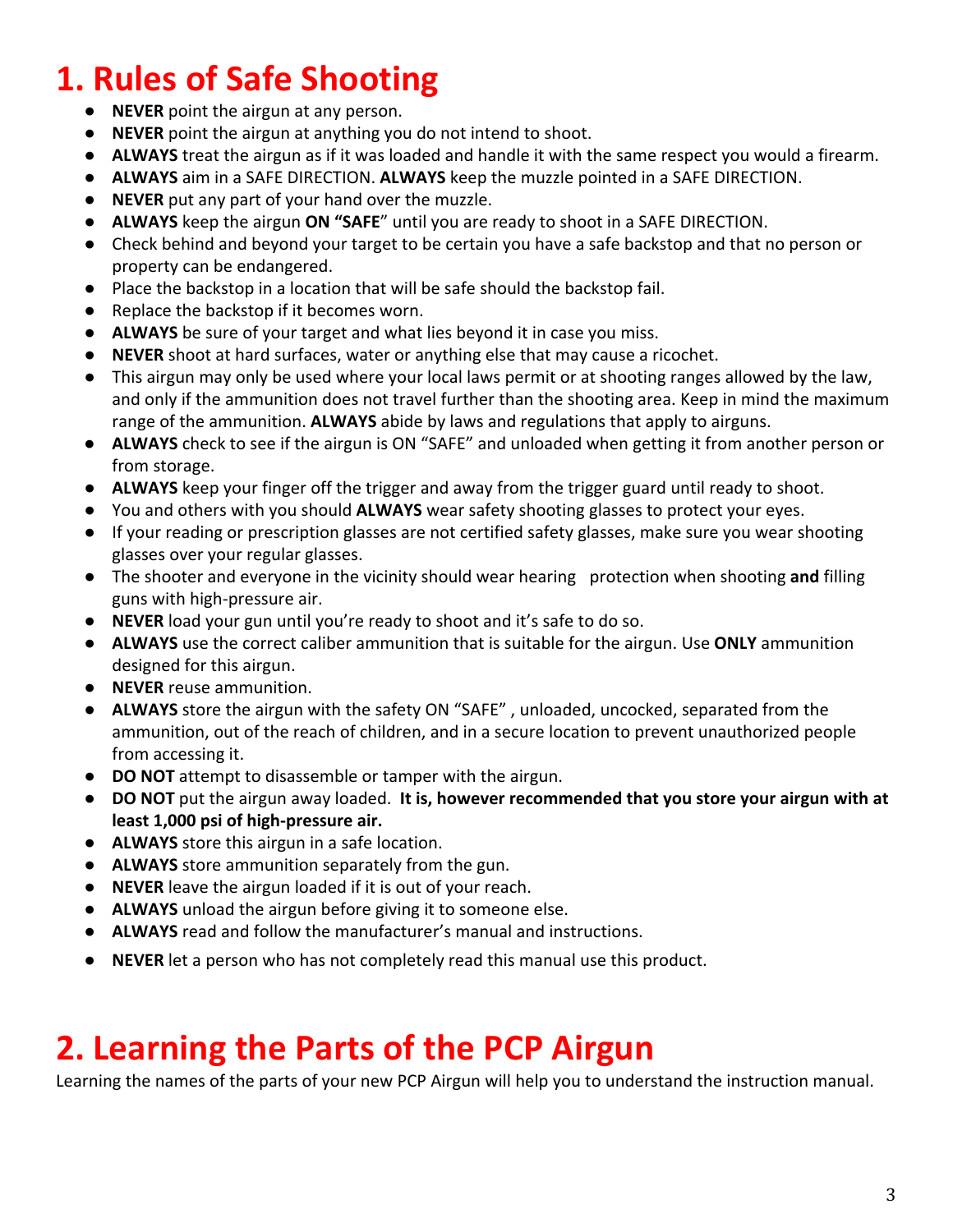

### **3. Overview of Pistol Function**

Follow these steps to conduct a standard check before shooting the pistol

- **3.1** Inspect the cylinder for damages (dents, deep scratches). If there are any defects, it is **STRICTLY**  prohibited to use the pistol due to the possibility of structural failure of the product and injuries.
- **3.2** Check the gripping of the screws attaching the barrel to the receiver. Do not tighten the screws with excessive force, the gripping must be up to 6 N\*m to avoid any damage.
- **3.3** Check the gripping of the screw attaching the handle to the pistol. The screw must be tightened without excessive force – up to 6  $N*m$ .

#### Overview of pistol function

- **3.4** When the lever is pulled, the bolt is moved back, cocking the hammer. Simultaneously the magazine rotates one chamber.
- **3.5** When the bolt is moved forward, the bolt probe pushes a pellet into the barrel and places it beyond the transfer port.
- **3.6** In the forward-most position the bolt is held in place by a detent.
- **3.7** Pulling the trigger releases the hammer from the sear. Affected by the hammer spring, the hammer then moves forward and hits the valve stem. The valve opens, and a portion of air enters the barrel through the transfer port, causing a shot.
- **3.8** After the shot is made, the pressure regulator opens, and the compressed air moves from the cylinder to the accumulation chamber filling it up until the preset level of pressure is reached. The cycle is repeated for further firing.

## **4. Operating the Safety**

**WARNING: BE SURE THE AIRGUN IS ALWAYS POINTED IN A SAFE DIRECTION. NEVER POINT THE AIRGUN AT ANYONE EVEN IF IT IS UNLOADED. ALWAYS ASSUME AND HANDLE THE AIRGUN AS IF IT WERE LOADED AND READY TO FIRE.** 

**NOTE: ALWAYS** think about safety first. Take your time. If you are uncertain how to proceed, stop and contact Air Venturi for assistance! **Air Venturi service line: 216-220-1180** 

*TIP: To become familiar with the safety, practice putting it on and off several times while the gun is unloaded.*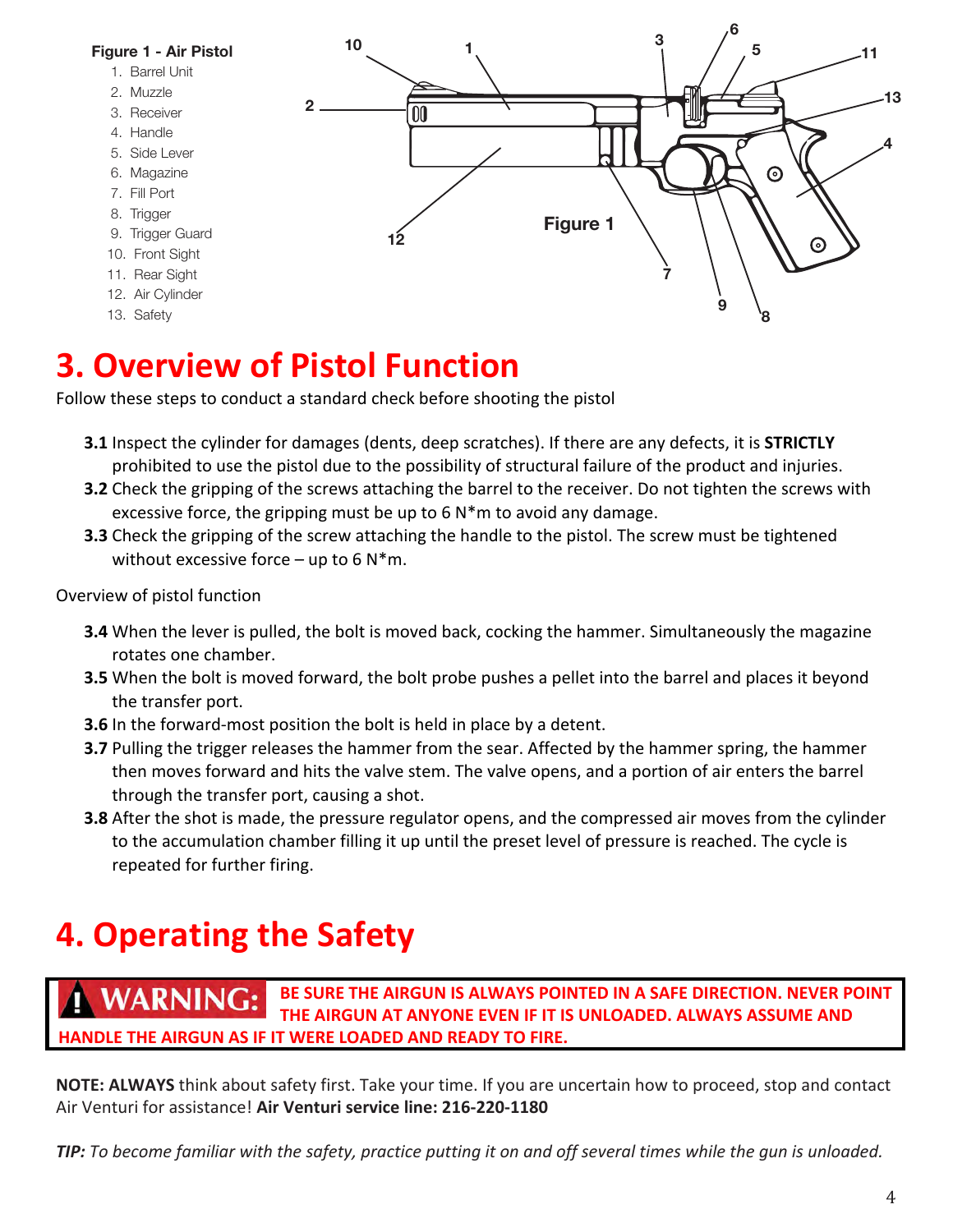**NOTE:** The pistol must be cocked to put the gun on safe.

#### **4.1 Put the Airgun ON "SAFE"**

- ALWAYS point the airgun in a safe direction.
- ●Locate the cross-bolt safety lock on the **RIGHT** side of the gun, directly behind the trigger as shown in Figure 2.
- Cock the sidelever.
- Cock the sidelever.<br>● Push the bolt completely to the **LEFT** and the safety locks clicks. The gun is now On "SAFE".
- **•** The gun **IS NOT** ON "SAFE" if the bolt is not flush with the right side of the action.

Figure 2

.)R.

TAMAN

**NOTE:** If the pistol is double-loaded by mistake, remove the magazine from the pistol, close the bolt, point the pistol at a safe target, and when safe to do so, fire the pistol to remove the pellet(s).

When not in use, the pistol should be unloaded and uncocked. Remove the magazine and leave the lever closed and uncocked when not in use.

To prevent unauthorized use, store the magazine and pellets separate from the air pistol.

**CAUTION:** LIKE ALL MECHANICAL DEVICES, AN AIRGUN SAFETY CAN FAIL. EVEN WHEN THE SAFETY IS ON "SAFE", YOU SHOULD CONTINUE TO HANDLE THE AIRGUN SAFELY. NEVER POINT THE AIRGUN AT ANY PERSON. NEVER POINT THE AIRGUN AT ANYTHING YOU DO NOT INTEND TO SHOOT.

#### **4.2 Take the Airgun OFF "SAFE"**

- ALWAYS point the airgun in a safe direction.
- ●Locate the cross-bolt safety lock on the **LEFT** side of the gun, directly behind the trigger as shown in Figure 2.
- Push the bolt completely to the RIGHT. The gun is now OFF "SAFE" and ready to fire.
- ●The airgun is OFF "SAFE" and ready to fire when the bolt fully protrudes on the right side of the action.

**WARNING: KEEP THE AIRGUN ON SAFE UNTIL YOU ARE READY TO SHOOT, THEN PUSH THE SAFETY OFF.** 

### **5. Fill/Charge Airgun Cylinder 5. Fill/Charge Airgun Cylinder with Hand Pump**

### **WARNING:**

 **FILL YOUR PCP AIRGUN USING COMPRESSED AIR OR NITROGEN GAS ONLY. USE OF OTHER GASES, INCLUDING OXYGEN, CAN CAUSE A FIRE OR EXPLOSION THAT MAY RESULT IN PROPERTY DAMAGE, SERIOUS INJURY OR DEATH.**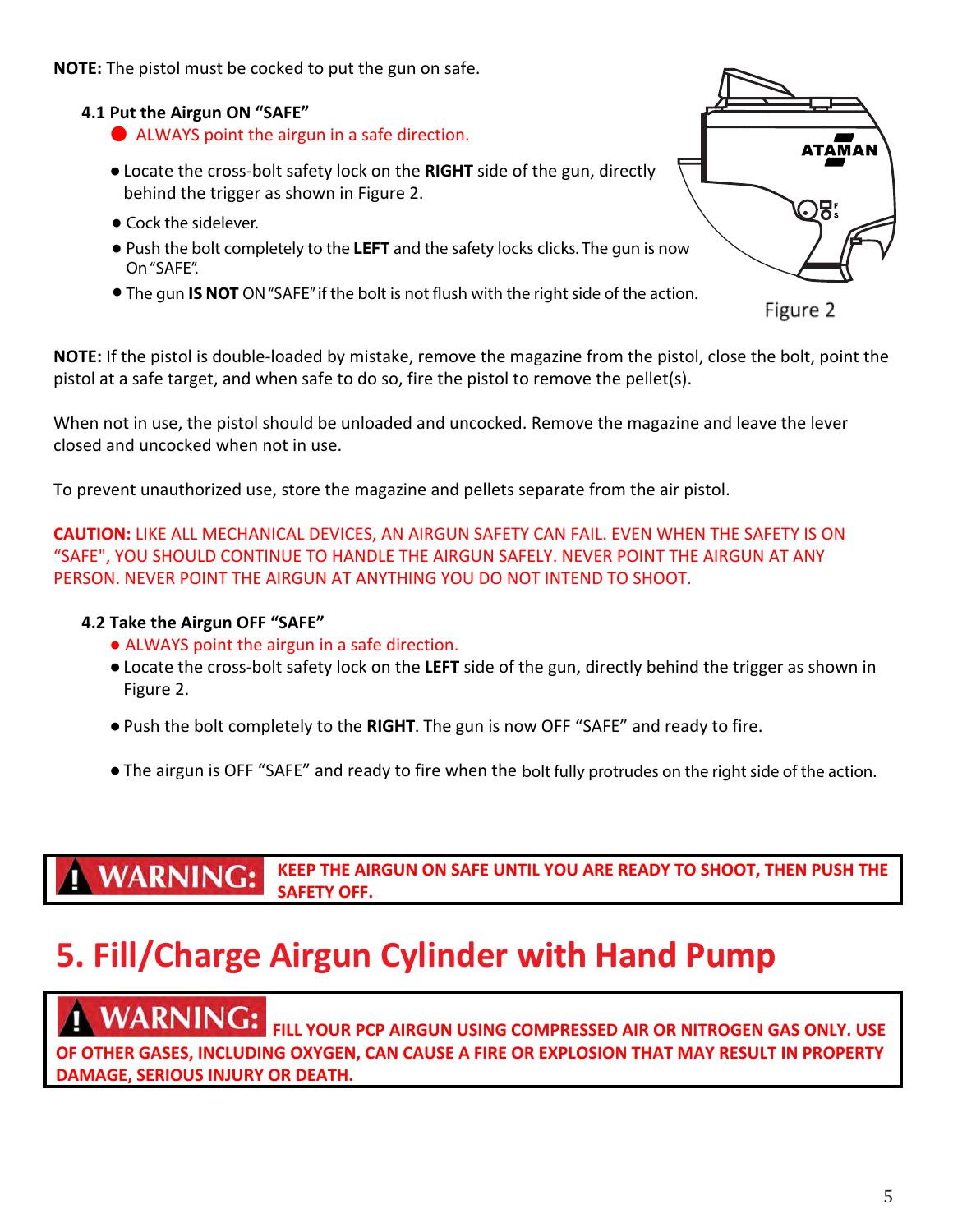### **NARNING:**

#### **AIRGUN WITH OXYGEN OR ANY GAS OTHER THAN COMPRESSED AIR OR NITROGEN GAS! FILLING WITH ANYTHING OTHER THAN AIR IS DANGEROUS AND WILL VOID YOUR WARRANTY.**

**ANY WAIN NUMBER OR NOT EXCEED MAXIMUM FILL PRESSURE OF 300 bar/4,350 psi AT ROOM** 

**WARRANTY. TEMPERATURE!**

**NOTE:** To ensure safe operation, avoid distractions such as children or animals when refilling your pistol. Be sure the pistol is unloaded before filling. Wear safety glasses and hearing protection when filling with high-pressure air.



**TO END REFIGURE SAFETIME CAUTION: NEVER FILL YOUR AIRGUN OVER 300 BAR / 4,350 PSI. THIS IS DANGEROUS CADITION:** NEVERTILE TOOK AIKGON OVER 300 BAR / 4,350 PSI. THIS IS BARGEROUGH WILL YOUR THE WARRANTY. In an over-filled ondition (above 300 bar/4,350 PSI. THIS IS DANGER **AND AND HR AND WILL VOID THE WARRANTY.** In an over-filled ondition (ab ve 300 bar/4,350 psi), the regulator may malfunction and cause the nitral to fit a state work lower relation. the regulator may malfunction and ause the pistol to fi e at a much lower velocity.

**NOTE:** If at any point in time, the cylinder is empty before filling, be sure to cock the pistol prior to fill it. It is recommended to apply a thin layer of silicon to the fill probe seals.

**NOTE:** Do not bend the filling hose while charging. 3.1



- **5.1** Cock the bolt by pulling the lever into the rearmost position.
- **5.2** Move the safety into the "SAFE" position.

**5.3** Locate the fill port at the end of the air reservoir cylinder below the barrel as shown in Figure 3.1.

- **5.4** Lay the airgun next to the hand pump, making sure the airgun is pointed in a SAFE DIRECTION.
- The pump should be within easy reach of the fill port of the airgun.
- **5.4** Hand-tighten the bleeder valve on the base of the hand pump.
- **5.5** Carefully insert the fill probe into the airgun's exposed fill port. Do not apply excessive force when inserting and removing the nozzle in order not to damage the O-rings.
- **5.6** Put 12 pump strokes into the airgun. This should prime the pump hose enough so you can take an initial reading of the airgun's current pressure level from the integrated pressure gauge (manometer).
- 5.7 Begin pumping in 20 stroke sets, taking a reading each time of the pressure level on the manometer, and allowing at least a 2-minute cooling period between each set, especially when the pressure pump, the strength of your arms rigid. This method is less fatiguing than using only the strength of your arms rigid. This method is less fatiguing than using only the strength of your control than using our control of you
	- $\bullet$  DO NOT exceed 300 bar/4,350 psi.
- The best technique to operate the pump is to use your upper body weight to push down on the pump, keeping your arms rigid. This method is less fatiguing than using only the strength of your arms to push the pump handle.
- **5.8** Once your pistol has reached the desired pressure, open the bleeder valve on the base of the pump.
	- You will hear a loud rush of air (and maybe see some water vapor) escape from the small hole in the base of the pump.
	- You may now safely remove the pump's probe adapter from the pistol's fill port.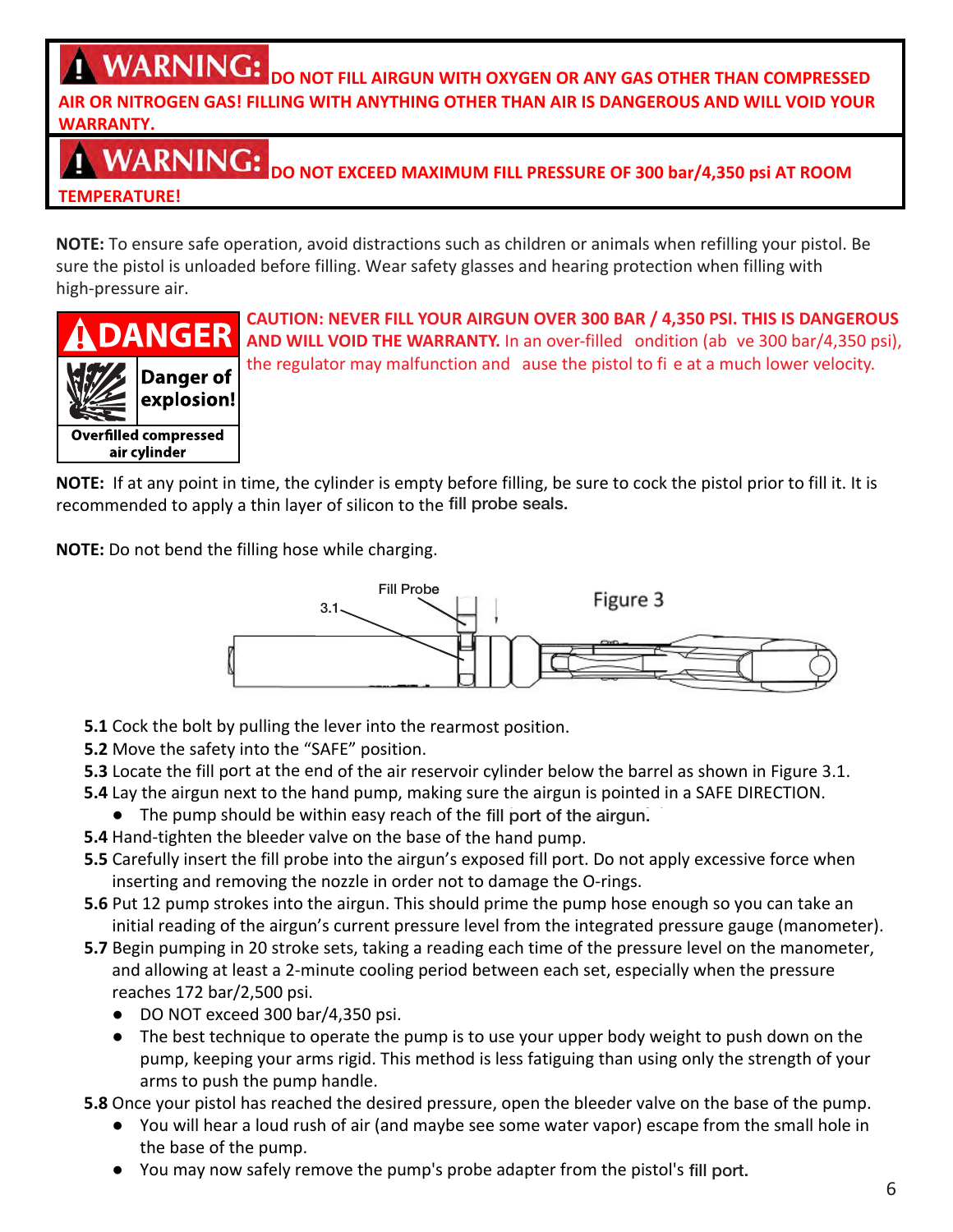**CAUTION:** Disconnecting the fill hose from the airgun without first bleeding the air may result in injury from hose whip as a result of pressure in the fill hose.

### **CAUTION:** Disconnecting the fill hose from the airgun without first bleeding the air may result in injury from **6. Fill/Charge Airgun w/High Pressure Charging Tank**

**WARNING:** FILL YOUR PCP AIRGUN USING COMPRESSED AIR OR NITROGEN GAS ONLY. USE **FILL YOUR PCP AIRGUN USING COMPRESSED AIR OR NITROGEN GAS ONLY. USE OF OTHER GASES, INCLUDING OXYGEN, CAN CAUSE A FIRE OR EXPLOSION THAT MAY RESULT IN PROPERTY DAMAGE, SERIOUS INJURY OR DEATH.**

### **CONSUMERING: INCLUDING: CAUSE EXPLOSION CAUSE EXPLOSION EXPLOSION EXPLOSION CAUSE**

**DAMAGE, SERIOUS INJURY OR DEATH. DO NOT FILL AIRGUN WITH OXYGEN OR ANY GAS OTHER THAN COMPRESSED DO NOT FILL AIRGUN WITH OXYGEN OR ANY GAS OTHER THAN COMPRESSED AIR OR NITROGEN GAS! FILLING WITH ANYTHING OTHER THAN AIR IS DANGEROUS AND WILL VOID YOUR WARRANTY.**

### **EXAMPLE <b>EXAMPLE 1 C C C EXAMPLE <b>EXAMPLE 2 C THANC** *C*

**WARRANTY. DO NOT EXCEED MAXIMUM FILL PRESSURE OF 300 bar/4,350 psi AT ROOM**

### **TEMPERATURE!**

**TEMPERATURE! DISCONNECTING THE FILL HOSE FROM THE AIRGUN WITHOUT FIRST BLEEDING THE AIR MAY RESULT IN INJURY FROM HOSE WHIP DUE TO PRESSURE IN THE FILL HOSE.**

**DISCONNECTING THE FILL HOSE FROM THE AIRGUN WITHOUT FIRST BLEEDING** NOTE: To ensure safe operation, avoid distractions such as children or animals when refilling your pistol. Be NOTE: TO ESSURE SIL.<br>International contraction, and contract as children or animals when refile the second refilling is a children c sure the pistol is unloaded before filling. Wear safety glasses and hearing protection when filling with high-pressure air.



**CAUTION: NEVER FILL YOUR AIRGUN OVER 300 BAR / 4,350 PSI. THIS IS**<br> **CAUTION: NEVER FILL YOUR AIRGUN OVER 300 BAR / 4,350 PSI. THIS IS CAUTION:** Danger of the at a much lower velocity. **CANGEROUS AND WILL VOID THE WARRANTY.** In an over-filled ondition WARRANTY. In an over-filled condition (above 300 bar/4,350 psi), the regulator may malfunction and cause (above 300 bar/4,350 psi), the regulator may malfunction and ause the pistol

#### **CAUTION:** DO NOT TRY TO REPAIR THE AIRGUN OR TO DISASSEMBLE IT TO CORRECT AN OVERVILL OR VALVE<br>LOCK LOCK. recommended to apply a thin layer of silicon to thin layer of silicon to the filling nozzle seal occasionally.

**NOTE:** If at any point in time, the cylinder is empty before filling, be sure to cock the pistol prior to fill it. It is **1.0.12.** If at any point in time, the eyinder is empty service iming, se sare to esen the pistor prior to recommended to apply a thin layer of silicon to the filling nozzle seal occasionally. Francisco to apply a thin layer of sincon to the nining nozzle sear occasionally.

- **6.1** Locate the fill port at the end of the air reservoir tube below the barrel, shown in Figure 3.
- **6.2** Lay the airgun next to the charging tank, making sure the airgun is pointed in a SAFE DIRECTION.
- **6.4** Eag and singurated of the energing term, making sure the airgun is pointed in a sine Binternon.<br>● The tank or charging station should be within easy reach of the fill port of the airgun.
- **6.3** Hand-tighten the bleeder valve on the hose.
- **6.4** Carefully insert the siceder varve on the nose.<br>**6.4** Carefully insert the fill probe into the airgun's exposed fill port. Do not apply excessive force when Inserting and removing the nozzle in order not to damage the O-rings.
- above the main valve of the scuba tank or PCP charging station to allow a SLOW, CONTROLLED infusion **6.5** Open the main valve of the scuba tank or PCP charging station to allow a SLOW, CONTROLLED infusion of air. open are man<br>of air
- **6.6** Continue by watching the pressure level on the manometer, especially when the pressure reaches 172 bar/2,500 psi. 6.6 Continue by watering the pressure fever on the manometer, especially when the pressure reached the script of  $\frac{1}{2}$ 
	- e DO NOT exceed 300 bar/4,350 psi.
- **6.7** Once your pistol has reached the desired pressure, close the main valve on the scuba tank or PCP **6.7** Once your pistor has been
	- DO NOT exceed 300 bar/4,350 psi.
- **6.8** Open the bleed valve.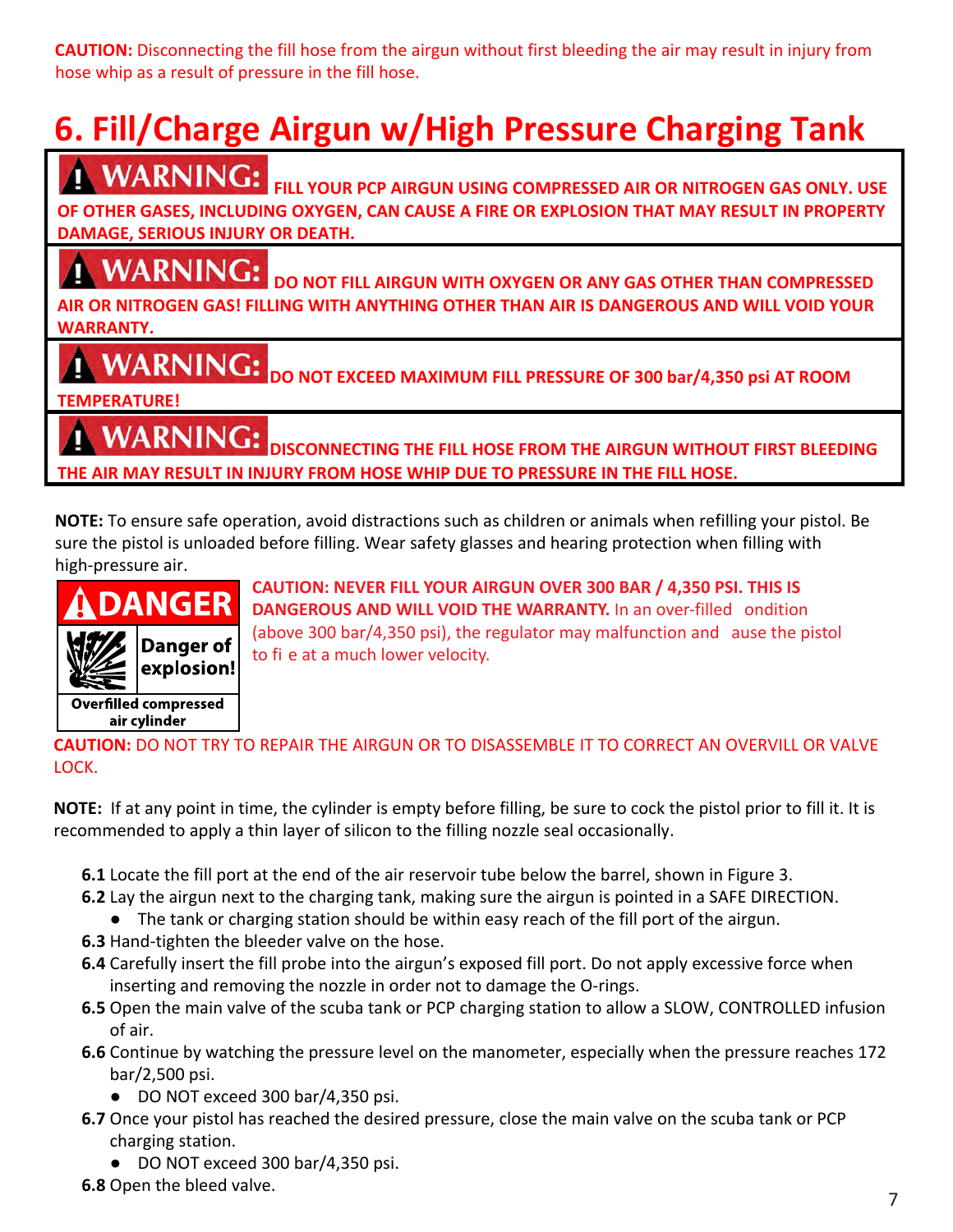- You will hear a loud rush of air (and maybe see some water vapor) escape from the bleed valve.
- You may now safely remove the fill probe adapter from the pistol's fill port.

### **7. Uncocking**

#### **7.1 Uncocking the Airgun**

- With the airgun pointed in a SAFE DIRECTION, draw the sidelever rearward slightly past its stopping point so that you feel some resistance.
- Remove the magazine from the pistol.
- Still holding the side lever securely, pull the trigger.
	- o You will feel the side lever pull in, towards the closed position.
- Gently ease the side lever toward the closed position.
- Pull the trigger to confirm the pistol is NOT in firing mode.

**NOTE:** The airgun will NOT be harmed if it is dry-fired.

### **8. Loading the Magazine**

**DO NOT INHALE** DUST FROM LEAD PROJECTILES OR PUT THEM IN YOUR **MOUTH. WASH HANDS AFTER HANDLING LEAD. LEAD PELLETS CONTAIN LEAD, A CHEMICAL KNOWN TO THE STATE OF CALIFORNIA TO CAUSE CANCER AND BIRTH DEFECTS (OR OTHER REPRODUCTIVE HARM).**

**WARNING:** USE THE CORRECT AMMUNITION SIZE FOR YOUR AIR PISTOL MODEL. NEVER **REUSE AMMUNITION. THE USE OF ANY OTHER KIND OF AMMUNITION MAY CAUSE INJURY TO YOU OR DAMAGE TO YOUR PISTOL.**

#### **CAUTION: ALWAYS** point the airgun in a SAFE DIRECTION**.**

#### **8.1 Loading the magazine**

● Insert pellets one at a time into each of the 7 chambers. Be sure to press each pellet into the chamber until it is retained by the o-ring.

**NOTE:** Make sure the pellets do not protrude from either end of the magazine. Some pellets may be too long to use in the magazine.

**NOTE:** Do not use deformed or dirty pellets. Do not reuse ammunition. Do not use ammunition that protrudes beyond the drum chambers.

**NOTE:** In order to avoid pellets falling out while being loaded into the magazine drum chambers, it is useful to monitor how tight the seal ring is. If necessary, lubricate the ring; or replace the ring if damaged.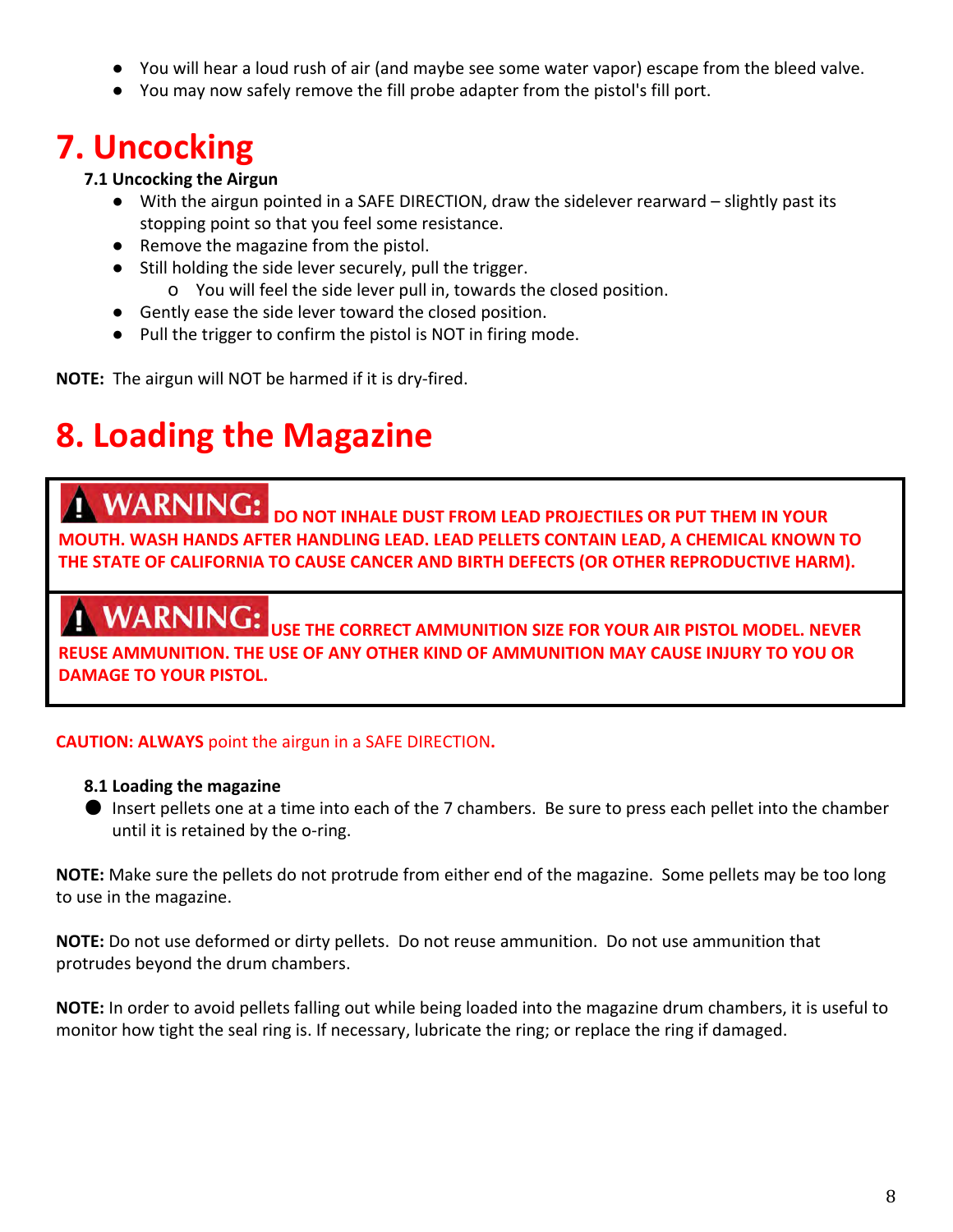### 9. Installing the Magazine

- 9.1 Open the bolt and insert the magazine from the left side of the air pistol.
- 9.2 Rotate the magazine slightly until it clicks into position.
- 9.2 Close the side lever, pushing a pellet from the magazine into the barrel.
- 9.3 Point the pistol in a SAFE direction and take a shot.
- 9.4 Opening the side lever indexes the magazine, revealing the next chambers.
- 9.5 After the last shot, repeat the magazine loading procedures from step 7.

### 10. Firing the Air Pistol

- 10.1 Pull the lever into the rearmost position.
- 10.2 Close the side lever, (this will load a pellet into the barrel).
- 10.3 Smoothly pull the trigger and shoot.
- 10.4 Repeat steps 10.1 through 10.4 for subsequent shots.
- 10.5 Monitor the gauge pressure in the cylinder. If it is below its operating level, charge the pistol with compressed air.

### 11. Lockwork Trigger Adjustments

**CAUTION:** Take care when adjusting the pull weight. If adjusted too light, the gun may not cock or it could fire upon closing the cocking mechanism. Always be sure to keep the pistol pointed in a safe direction.

Trigger weight is adjusted with screw 3. Clockwise to increase weight. Trigger position is adjusted with screw 2. Adjusting this screw too far clockwise may cause the gun to not cock. The secondary sear pull is adjusted via screw 4. Clockwise rotation decreases the pull.

- 1. Velocity adjustment screw
- 2. Trigger pull adjustment screw
- 3. Trigger weight adjustment screw
- 4. Secondary sear pull adjustment screw
- 5. Sear pull adjustment screw
- 6. Secondary sear pull adjustment screw
- 7. Trigger
- 8. Sear
- 9. Secondary sear





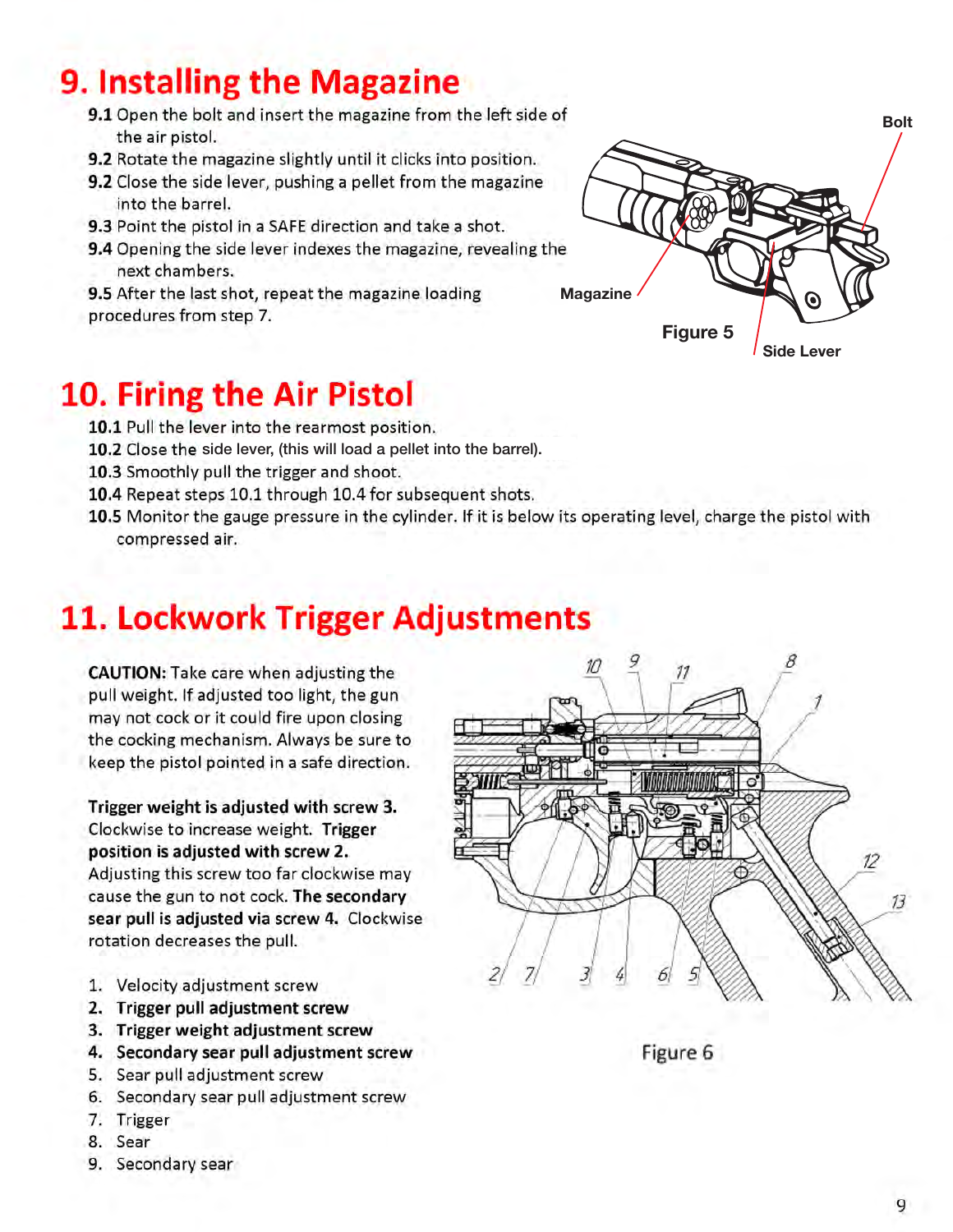- 10. Hammer
- 11. Bolt
- 12. Handle screw
- 13. Handle screw nut

**NOTE:** After adjusting the trigger settings, it is recommended that you check the performance. To do this:

- Dry fire the pistol several times to ensure the trigger is working safely at the new settings.
- Move the safety between "SAFE" and "FIRE" to ensure the safety is still functioning properly.

## **12. Storage of the Airgun**

- ALWAYS store the airgun with the ammunition removed and the safety on.
- The pistol must be stored and transported only with the hammer de-cocked and without a pellet in the barrel! Carefully check that there is no ammunition in the barrel.
- KEEP THE AIRGUN OUT OF THE REACH OF CHILDREN and users not familiar with its use. Store the airgun separately from the ammunition.
- It is recommended that you store your PCP airgun with at least 1,000 psi of high-pressure air.
- There must not be any oil in the hammer and the hammer chamber. Other metal parts must have a thin layer of grease without any streaks and spots.
- Use silicone lubrication, not oil-based.
- It is possible to store the pistol depressurized, but it may be necessary to disassemble the cylinder and lubricate all the rubber seals before using.
- Use the screw to decompress the pistol before flying an airplane.

## **13. Troubleshooting**

### **CAUTION:** It is mandatory to learn the Rules of Safe Shooting (section 1) if you troubleshoot on your own.

### **13.1 The pistol doesn't shoot**

- Make sure the pistol is pre-charged with compressed air.
- Make sure the hammer is cocked when the bolt is opened.
- Check if there are any pellets in the barrel from the previous shooting.
- If necessary, push them out using a cleaning brush in the direction of the muzzle end, having removed the barrel unit.

### **13.2 The pistol isn't cocked when the bolt is open**

- Check the bolt pathway.
- If necessary, clean the dirt off the bolt pathway and the bolt.
- Loosen the firing action spring by loosening the velocity adjustment screw (Fig. 6, number 1).

### **13.3 Muzzle velocity gaps are more than 1%**

- Check the hammer way for foreign objects, grease, dirt, and remove if necessary.
- Use higher-quality pellets.
- Make sure that all the lockwork springs are set in the required direction.
- Increase the interval between shots to 10-30 seconds.

### **13.4 The pistol slowly drains the air out**

● Locate the leaking point.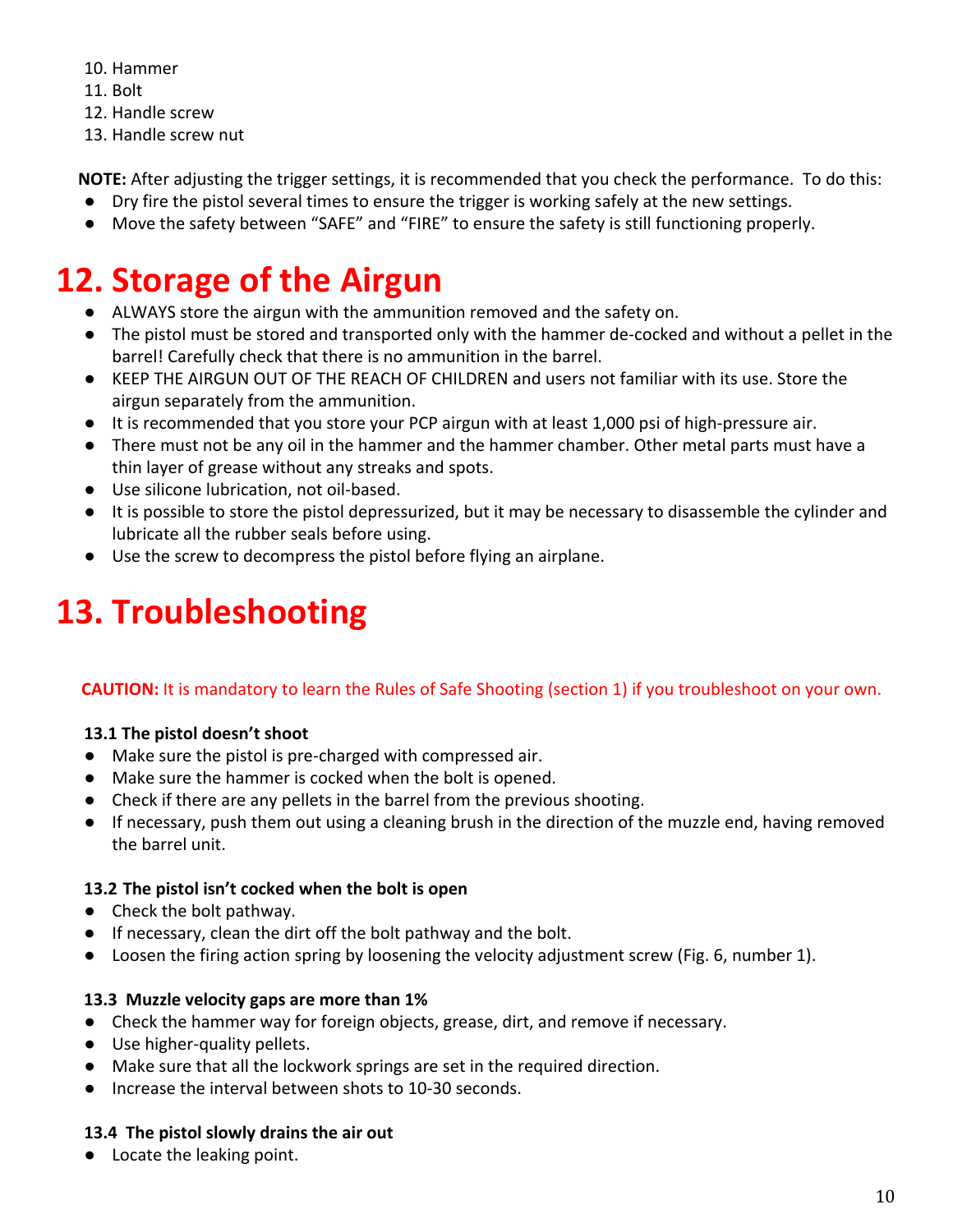- Apply silicone based oil to the places shown on Fig. 7. Foam or bubbles will appear at the leaking place.
- Replace the damaged seal if necessary.
- Once replaced, apply a drop of silicone based oil to check for further leaking.
- Make several blank shots to remove dirt from the valve.



**Fig. 7 –** Leaking check

#### **13.5 Accuracy decrease**

- Clean the barrel.
- Use higher-quality pellets.
- Check the fit of the barrel to the receiver, and the fit of the shroud unit on the barrel.

#### **13.6 The pistol is not charged although the air is delivered from the attached nozzle**

● Replace the nozzle or its seals.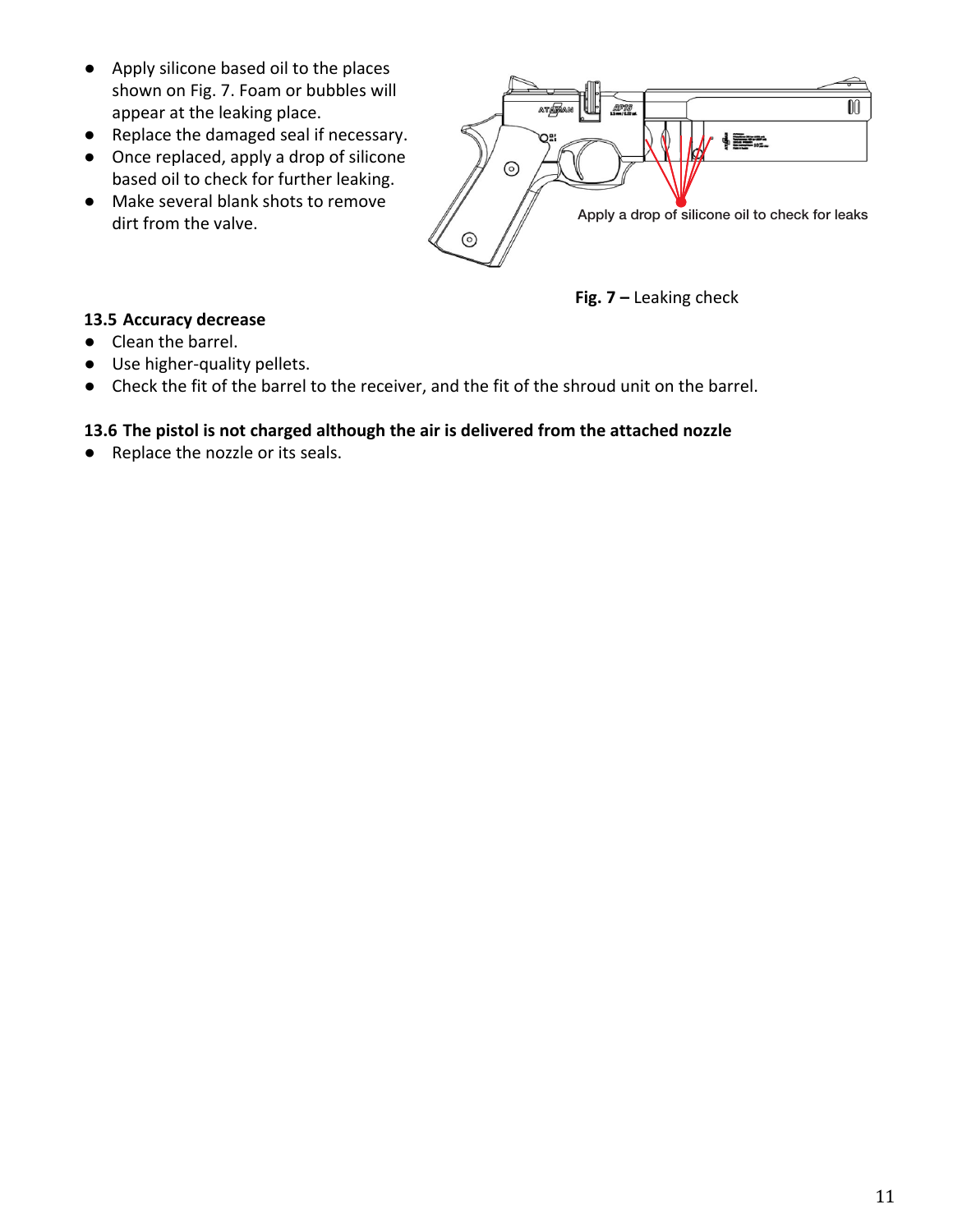### **14. Specifications**



| 1              | Receiver              | 16 | Regulator<br>flange     | 31 | Regulator<br>piston      | 46 | Back sight               | 61 | M4x10 DIN<br>915 screw |
|----------------|-----------------------|----|-------------------------|----|--------------------------|----|--------------------------|----|------------------------|
| $\overline{2}$ | Shroud                | 17 | Regulator<br>casing     | 32 | Nozzle screw             | 47 | Foresight<br>casing      | 62 | M3x3 DIN<br>913 screw  |
| 3              | Barrel                | 18 | Accumulation<br>Chamber | 33 | Valve plug               | 48 | Foresight                | 63 | M3x8 DIN<br>7991 screw |
| $\overline{4}$ | Cylinder<br>tube      | 19 | Switch casing           | 34 | Valve spring             | 49 | Firing trigger<br>spring | 64 | M4x25 DIN<br>912 screw |
| 5              | Receiver<br>cover     | 20 | Trigger                 | 35 | Valve                    | 50 | M3x6 DIN<br>7991 screw   | 65 | M4x8 DIN<br>912 screw  |
| 6              | Handguard             | 21 | Lever                   | 36 | Magazine axis            | 51 | M4x12 DIN<br>7991 screw  | 66 | $3x17.8 \text{ pin}$   |
| 7              | Bolt cover            | 22 | Piston rod              | 37 | Magazine<br>spring       | 52 | M5x12 DIN<br>7991 screw  | 67 | $2x19.8 \text{ pin}$   |
| 8              | Left pad              | 23 | <b>Balancing lever</b>  | 38 | Ball (3.0)               | 53 | M3x12 DIN<br>912 screw   | 68 | $2x7.8 \text{ pin}$    |
| 9              | Right pad             | 24 | Bolt                    | 39 | Magazine pawl            | 54 | M4x4 DIN<br>913 screw    | 69 | 5x1.5<br>$0$ -ring     |
| 10             | Handguard             | 25 | Hammer                  | 40 | Magazine pawl<br>holder  | 55 | M3x8 DIN<br>912 screw    | 70 | 3.5x1.5<br>$0$ -ring   |
| 11             | Handle nut            | 26 | Receiver nut            | 41 | Sear                     | 56 | M6x5 DIN<br>913 screw    | 71 | 5.5x1.5<br>$0$ -ring   |
| 12             | Safety lock           | 27 | Adjustment<br>screw     | 42 | Secondary<br>sear        | 57 | M5x6 DIN<br>913 screw    | 72 | 13x1.5<br>$0$ -ring    |
| 13             | Pressure<br>indicator | 28 | Hammer spring           | 43 | Cylinder valve           | 58 | M3x6 DIN<br>913 screw    | 73 | 8.5x1.5<br>$0$ -ring   |
| 14             | Cutter                | 29 | Handle screw            | 44 | Cylinder valve<br>spring | 59 | M3x6 DIN<br>912 screw    | 74 | 19x1.5<br>$0$ -ring    |
| 15             | Cylinder<br>plug      | 30 | Magazine                | 45 | Valve plug               | 60 | M4x10 DIN<br>914 screw   | 75 |                        |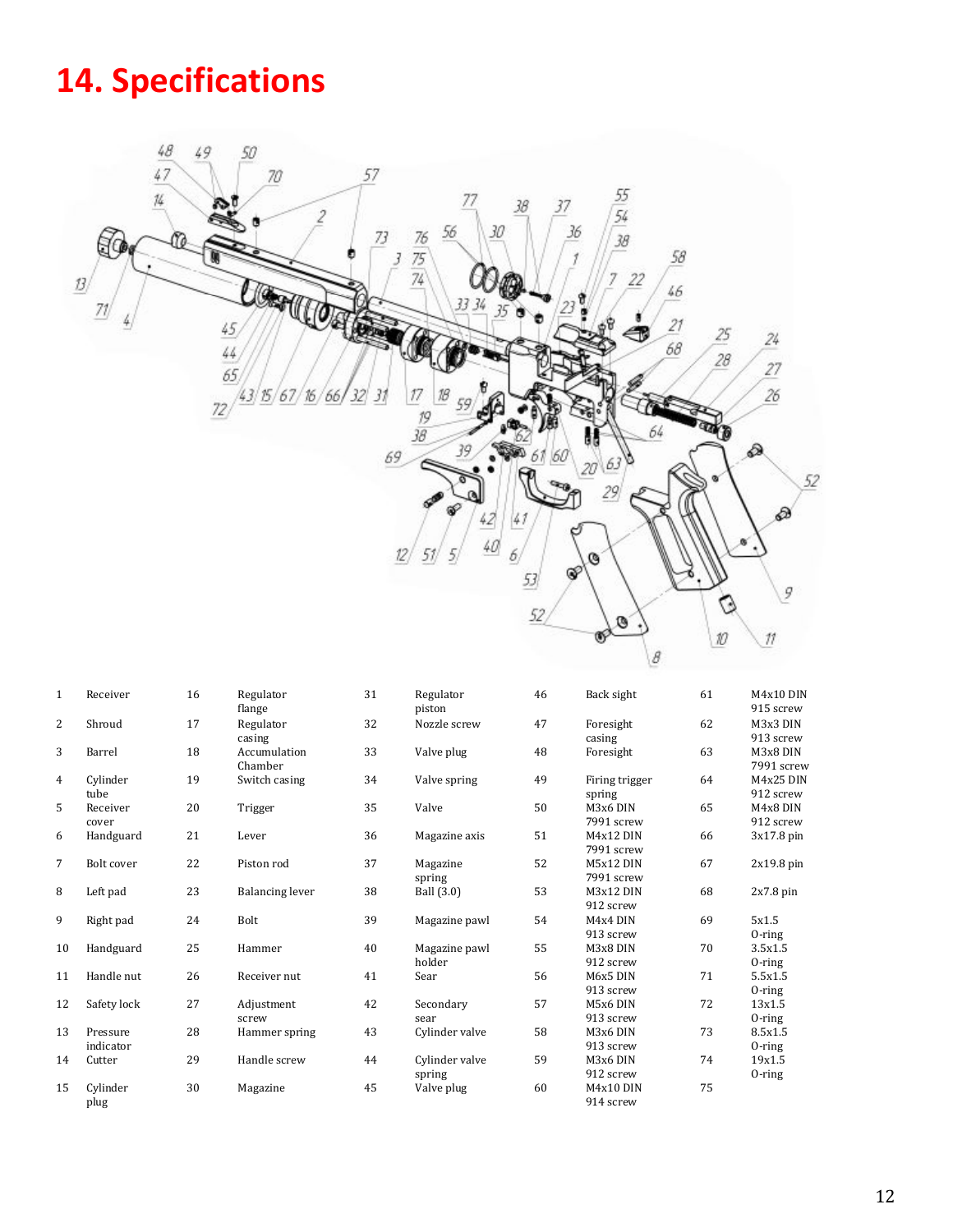### **15. Warranty**

#### **One-Year Limited Warranty:**

Your Air Venturi airgun is manufactured to the highest possible standards, using the finest materials to give a lifetime of service. In the unlikely event there are any defects in materials or workmanship in the first twelve (12) months after retail purchase, we will repair or replace the defective items under warranty.

#### **What is covered?**

Replacement parts and labor. Transportation charges to consumer for repaired product.

#### **What is NOT covered?**

- Any damage or faults caused by owner misuse, action or inaction.
- Transportation charges to Air Venturi for defective products.
- Damages caused by abuse or failure to perform normal maintenance.
- Any other expense.
- Parts subject to normal wear and tear.
- Consequential damages, incidental damages or incidental expenses including damage to property.

This warranty is in addition to your statutory rights. Retain your sales receipt as proof of purchase.

**NOTE:** Some states do not allow the exclusion or limitation of incidental or consequential damages, so the above limitation or exclusion may not apply to you.

#### **Warranty claims:**

Warranty claims for U.S. and Canadian customers. Call Air Venturi at 216-220-1180 before returning any product.

#### **Implied warranties:**

Any implied warranties, including the implied warranties of merchantability and fitness for a particular purpose, are limited in duration to one year from date of retail purchase.

**NOTE:** Some states do not allow limitations on how long an implied warranty lasts, so the above limitation may not apply to you.

To the extent any provision of this warranty is prohibited by federal, state or municipal law, which cannot be preempted, it shall not be applicable. This warranty gives you specific legal rights, and you may also have other rights, which vary from state to state and country to country.

Illustrations and photographs are for information purposes only and may not show the exact model you purchased.

#### **The warranty shall be invalid if the PCP Airgun:**

- Has been incorrectly disassembled, reassembled or maintained.
- Has been fitted with non-Air Venturi parts.
- Has been abused, misused or improperly stored.
- Original purchase receipt cannot be presented.